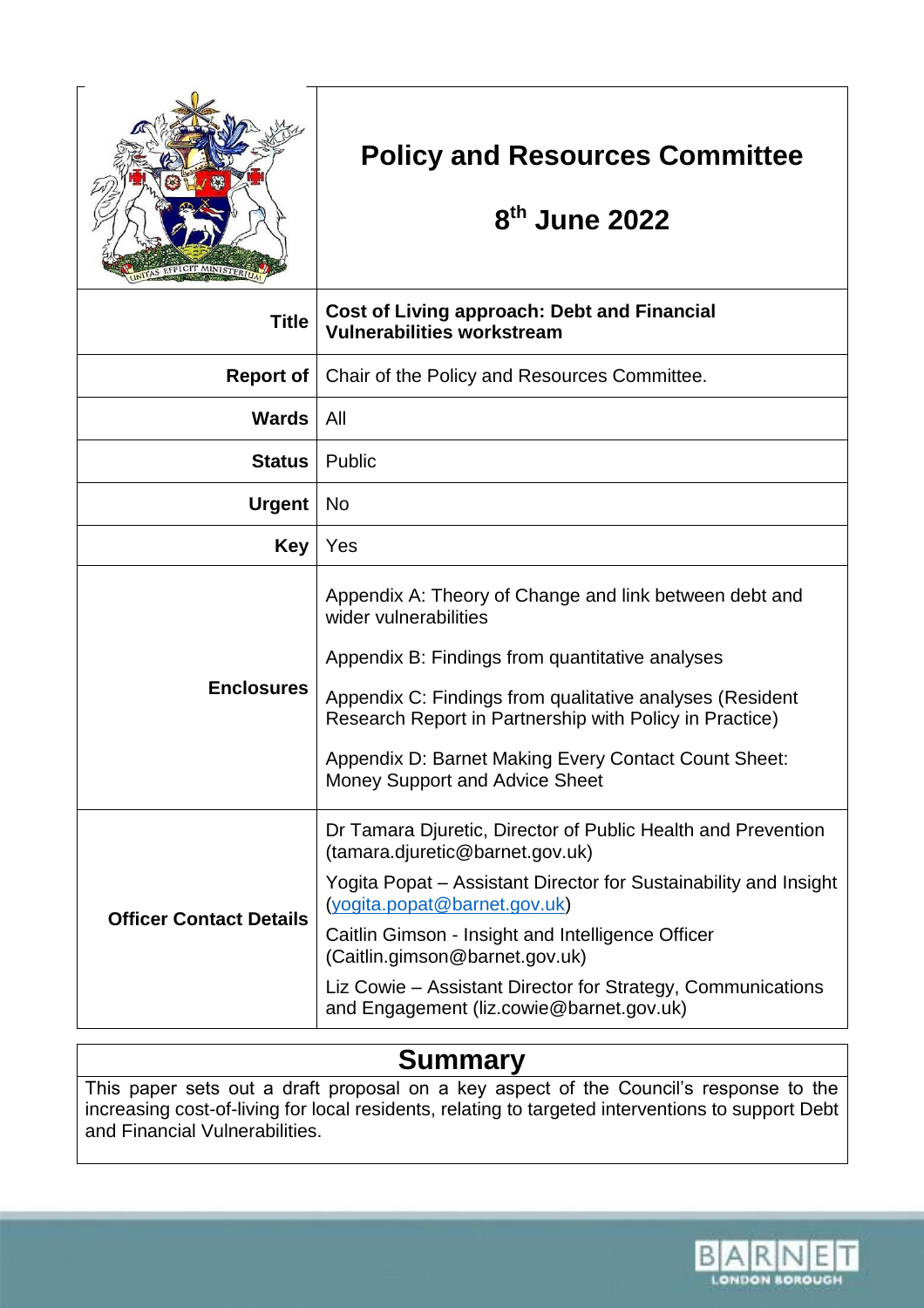The report proposes that the wider cost of living draft offer is developed around 3 broad themes: (1) informing, (2) potential for increased provision for individuals, and (3) targeted interventions. This paper provides initial ideas on the two packages and an insight-led approach to the targeted interventions package development. This proposal covers additional actions comprehensive list of everything that the Council currently does.

This paper provides insight-led Case for Change to current approach on tackling debt and financial vulnerability in Barnet. Quantitative analyses and qualitative research with residents and community groups, alongside multi-service research, have highlighted the inequalities and gaps in the current provision of services and demonstrated how Barnet could benefit from a more proactive and holistic approach for residents struggling with debt which joins up the wide range of services currently on offer, tailoring them around users' needs to improve accessibility and equity in access and provide support early to prevent debt and financial vulnerabilities to deteriorate.

Given the evidence supporting the case for change, it is proposed to move to the next stage of a design phase to develop a joined-up approach across the Council and wider partnership.

## **Recommendations**

#### **That the Committee:**

- **1. note the findings of the insight and intelligence work on Debt and Financial Vulnerability workstream.**
- **2. approves development of a package of measures to respond to the cost of living crisis, using the proposed three-pronged approach drawing on the findings of the Debt and Financial Vulnerability workstream. Recommendations and findings of the design phase will be presented to the Committee in app. 6 months, for approval.**
- **3. notes the urgency of the cost of living challenges facing residents, and therefore authorises the Chief Executive in consultation with the Chair of the Committee to implement any early proposals actions in response to the cost of living to that can be delivered within existing budgets and financial authorisations.**

### **1. WHY THIS REPORT IS NEEDED**

#### **Context**

- $1.1$ We have been using an intelligence and insight approach to understand the debt and financial vulnerability landscape in Barnet for the last 18 months. Given that financial vulnerability can often be a symptom of other vulnerabilities such as unemployment, mental ill health, homelessness etc. it was felt important to understand multiple risk factors to debt, to tackle root causes and take more holistic, preventative approach (more detail on the links between debt and vulnerabilities are included in Appendix A). This is in line with recently published Barnet [Prevention Framework.](https://barnetcouncil.sharepoint.com/sites/BWIandI/SitePages/Barnet-Prevention-Framework-and-Fund-2021-25.aspx)
- $1.2$ The importance of this work has been further highlighted by the increasing cost of living and feedback from local residents, Voluntary, Community and Faith Sector (VCFS) and the Council frontline services, that there is increasing need to offer guidance, support and help for financial wellbeing in the borough. Early thoughts on the potential offer for a 'cost of living' package suggest a three-pronged approach:
	- information dissemination and awareness raising, to support income maximisation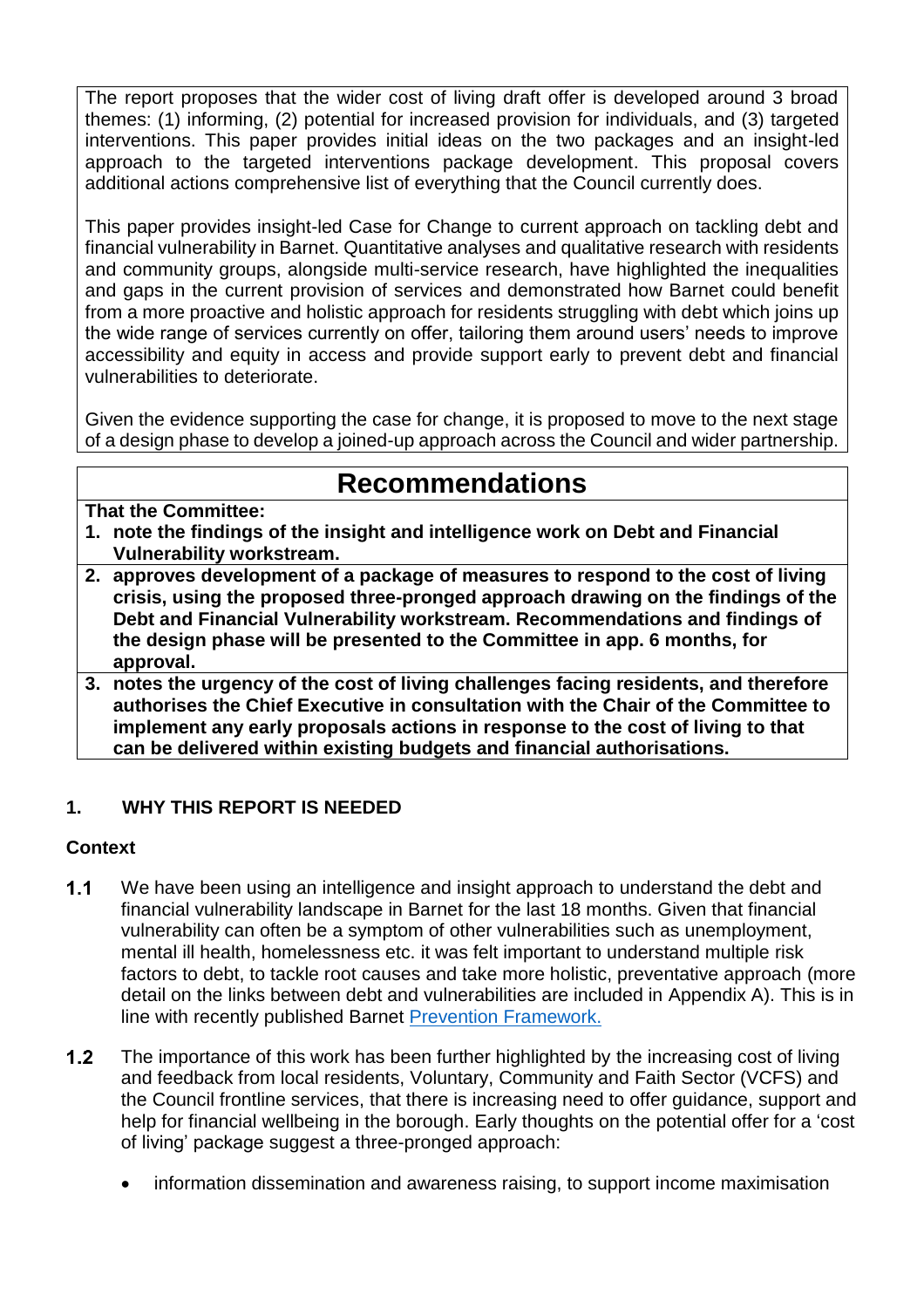and reduce escalation of debt;

- increased service support for individuals in crisis and supporting charities and community groups, and
- targeted approach for those in debt and experiencing financial vulnerabilities.
- $1.3$ This paper provides a summary of the insight and intelligence research and findings on debt and financial vulnerability, as an important early step in considering the 'cost of living' package to be developed. Funding for the proposed design phase has been secured through the Prevention Fund (Public Health Grant Reserves). A key message of the work is that residents need a single, consistent, supportive voice to navigate the available help.
- It will be crucial to ensure that the design phase builds on the existing debt work already  $1.4$ underway in Adults Social Care, BOOST, Children and Family Services, Revenue and Benefits, to include all relevant services that maybe impacted by this service redesign, as well maximising opportunities of joining up with community engagement plans, Community Safety Hubs and wider partners such as the VCFS. The design phase could also inform development of the wider Council's debt recovery approach.

### **The current offer for Barnet residents**

- $1.5$ The council has an existing offer to residents capturing financial vulnerability already in operation from multiple sources. Adult Services offer support through their locality hubs; Family Services provide debt advice through co-location in Children's Centres and as part of the Supporting Families programme; the BOOST programme provides advice and support on employment and skills and is moving to embed itself in more of the council's libraries; supporting the Barnet Together Alliance (BTA) and the Food Hub; and the Revenues and Benefits service offers income maximisation advice and support to residents referred in from local taxation and other services, including the Customer Service centre.
- $1.6$ The council's Making Every Contact Count (MECC) approach supports the provision of advice, guidance and support to residents irrespective of the front door to the council's services they take.
- $1.7$ Not all residents in debt, either from long-term or short-term impacts, are considered as being vulnerable or have multiple needs across the council's services. Nor is it the case that all vulnerable people are in debt or financial vulnerability.
- $1.8$ The VCFS are also highly active in supporting residents around debt and financial vulnerability. There are opportunities to mobilise additional support from the VCFS rapidly around benefits and income maximisation support to complement what is already offered by both the council and the VCFS already.

### **Emerging findings from insight and intelligence to inform a targeted approach**

 $1.9$ In 2020, initial insight highlighted a varied debt profile across many different resident groups who faced increasing risk due to the lasting impact of COVID-19 and now exacerbated with the rising cost of living. Analysis has shown that approximately 24% of households with council debt have multiple other debts exceeding £1000 and that residents fall into three main groups (those identified as being financially stable, those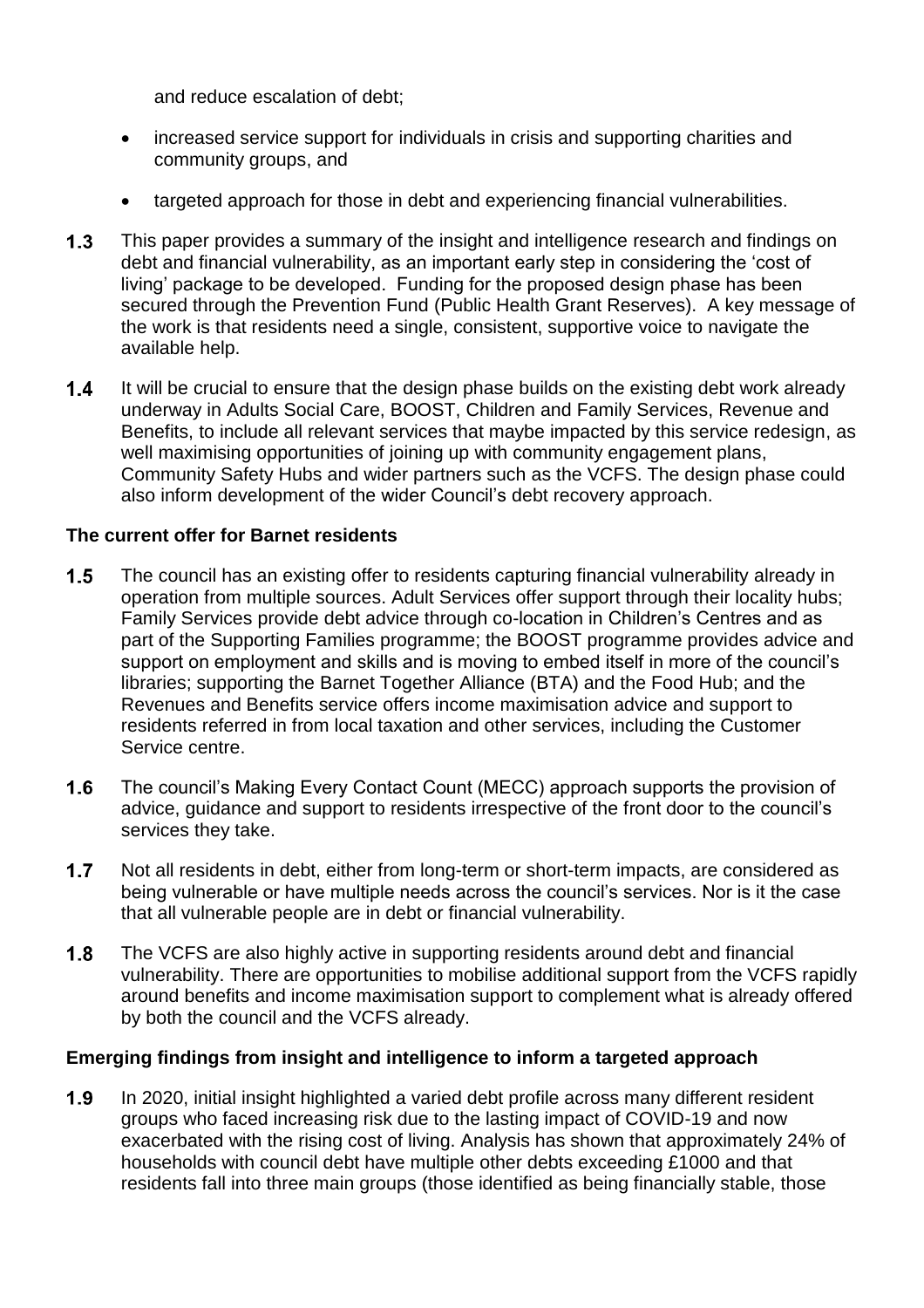paying non-priority debts and those experiencing financial hardship). In a deep-dive of 300 residents, approximately 66% of debt cases were deemed as 'likely' to be able to collect payments (falling into the first two categories above) and the remainder (c.33%) were identified as requiring additional hardship support based on their needs and vulnerable circumstances. The insight analysis also demonstrated that certain areas of the borough are disproportionately impacted by the Council's current operating model, leaving many residents unable to reach services. A summary of detailed analyses are enclosed in Appendix B.

- 1.10 To supplement quantitative insight and data analysis, qualitative research involving 20 indepth interviews with residents identified by data as belonging to a 'facing financial hardship' group was undertaken (full report enclosed in Appendix C).
- $1.11$ The insights from the qualitative research highlighted multiple issues that residents face including threatening first contact, challenges in communicating with staff, lack of signposting and easily accessible routes out of hardship. Given 77% of interviewees cited sudden income shock and the majority cited the rising cost of living as the main drivers towards their current hardship, the need for a different solution was deemed pressing.
- 1.12 Feedback was also received from frontline staff across services and VCFS partners (e.g. Christians Against Poverty who work directly with many Barnet residents in a financial crisis); they provided insightful case studies that strengthened our evidence-base. In summary, all case studies described individuals with multiple vulnerabilities such as mental ill health, substance misuse, experience of domestic violence and all were in some form of financial debt. They were reaching for support due to inability to concentrate on reading letters sent by the Council and other authorities, having difficulties to complete relevant forms due to either lack of access to digital tools or inability to concentrate on prolonged reading or even understand questions in the forms. Case studies also described a nature of local service fragmentation across the wider system (including the NHS, Council etc.) and how multiple contacts with different services can be draining and confusing, at times.

#### **Evidence of best practice**

- **1.13** There is a good body of evidence demonstrating the success of various models that have been trialled in other councils and services in the UK and wider. For example, Barking and Dagenham (LBBD) recently launched a 'Community Solutions' scheme which uses a blended approach with both a physical hub and improvements to the way support is offered virtually. Similarly, Hackney has put in place a 'Link Worker' model inspired by the Buutzorg Model used in the Netherlands. This model is much more agile and focuses predominately on virtual contact with residents using a small link worker team who navigate the complex structure on behalf of residents. Greenwich Council has focussed their development of support predominately through introducing physical hubs across their most deprived areas to combat digital exclusion. The key theme across all models is that the individual's needs are identified from a holistic perspective which ensures that services are more resident focussed, more easily accessible and in turn are better placed to tackle root cause issues sooner. This is a concept that is being modelled in other Councils across the country.
- 1.14 Measures of success emerging from implemented joined-up models elsewhere, depending on the model design, are: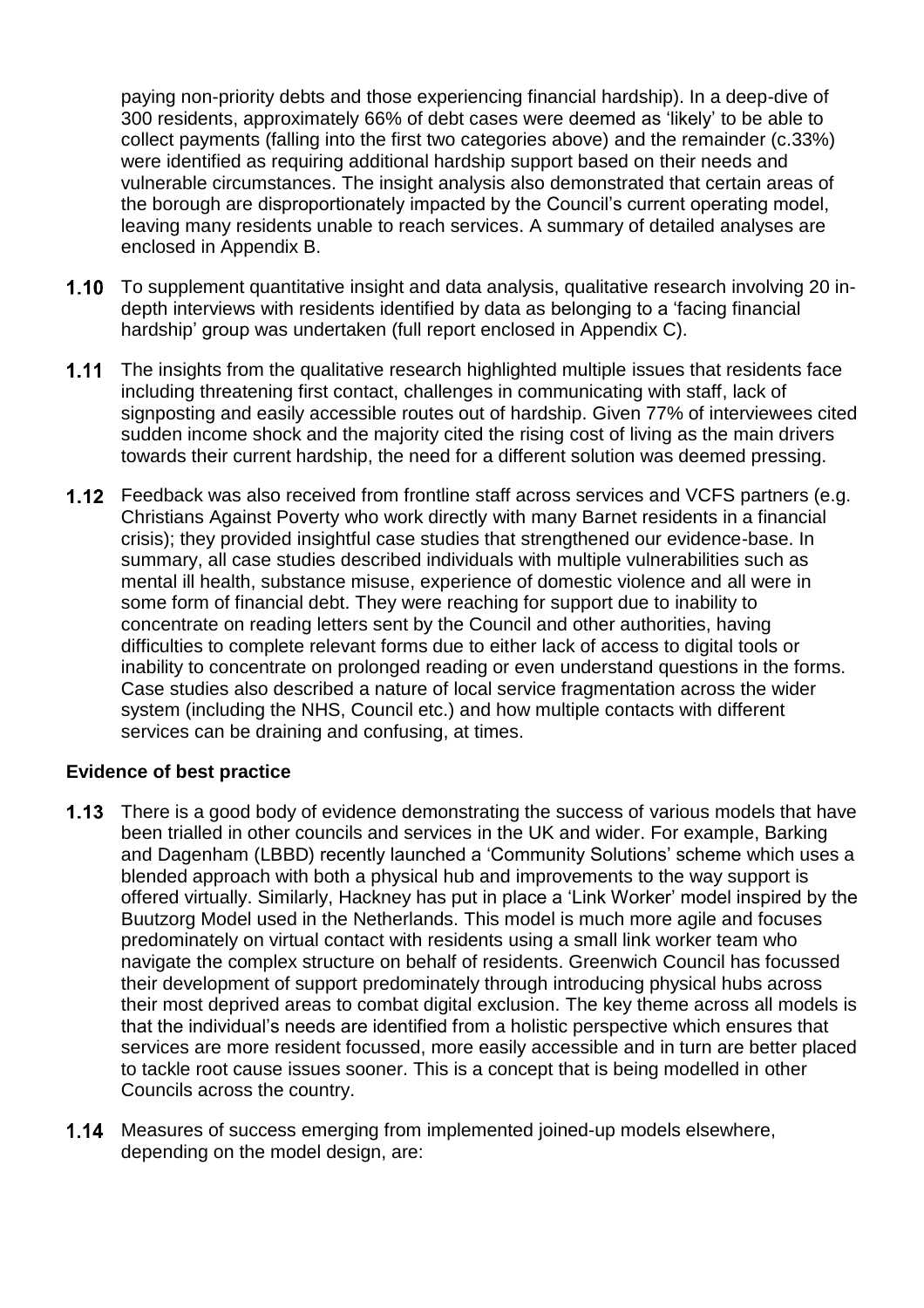- Residents feel empowered and able to be more self-sufficient
- Holistic approach to care
- Feedback from residents is that they fell heard and supported by their Council
- Fewer people placed in temporary housing (15% decrease)
- Reduction in complex, late-stage intervention
- Fewer social care referrals
- £2.5m savings released in year 1 with a further £2m in reductions identified
- 60% -> 0% use of agency social workers
- Signposting & support becoming more accessible
- Resident focussed reducing requirement for multi-point contact
- **1.15** Using an integrated data-sharing platform, LBBD in their Community Solutions model, have created a single view of data across multiple service lines, enabling them to target support earlier on and implement a preventative lens on their approach to supporting residents. A similar approach has been taken in Hackney's Link Worker model, to create one single port of call for service user needs to ensure that support is provided effectively and those most vulnerable are protected and prevented from falling into further difficulty. The impact of this has been a reduction in those placed in temporary housing, which in turn has reduced the number of costly late-stage interventions by, for example, limiting the referrals to social care for crisis intervention. The evidence also points to the fact that this type of model supports staff to feel empowered to think more innovatively about preventative methods/early intervention. As well as demonstrating cost savings, these models show that similar models could be extended across further services. Any information sharing in Barnet should be in accordance with data protection legislation and the Council's information management policies and privacy notices.

### **Recommended Approach**

- 1.16 Our recommendation has both short-term and long-term focal points, putting the resident at the heart of our service delivery. Work has already commenced in developing an internal system to join up datasets which will enable us to identify residents in need of support earlier.
- **1.17** From an operational perspective, we have identified quick win areas, which are:
	- To explore further how we can develop and join up models of delivery already happening across the Council. An example of the successful application of this is the Troubled Families model and how it works with families with multiple needs. Adopting a similar framework which has a holistic view of each resident's needs is a primary focus for our pilot and we will work closely with other services to explore how we can manage this successfully.
	- To dedicate more time to further develop our understanding on the internal barriers to more effective joint-up way of working across services to provide more seamless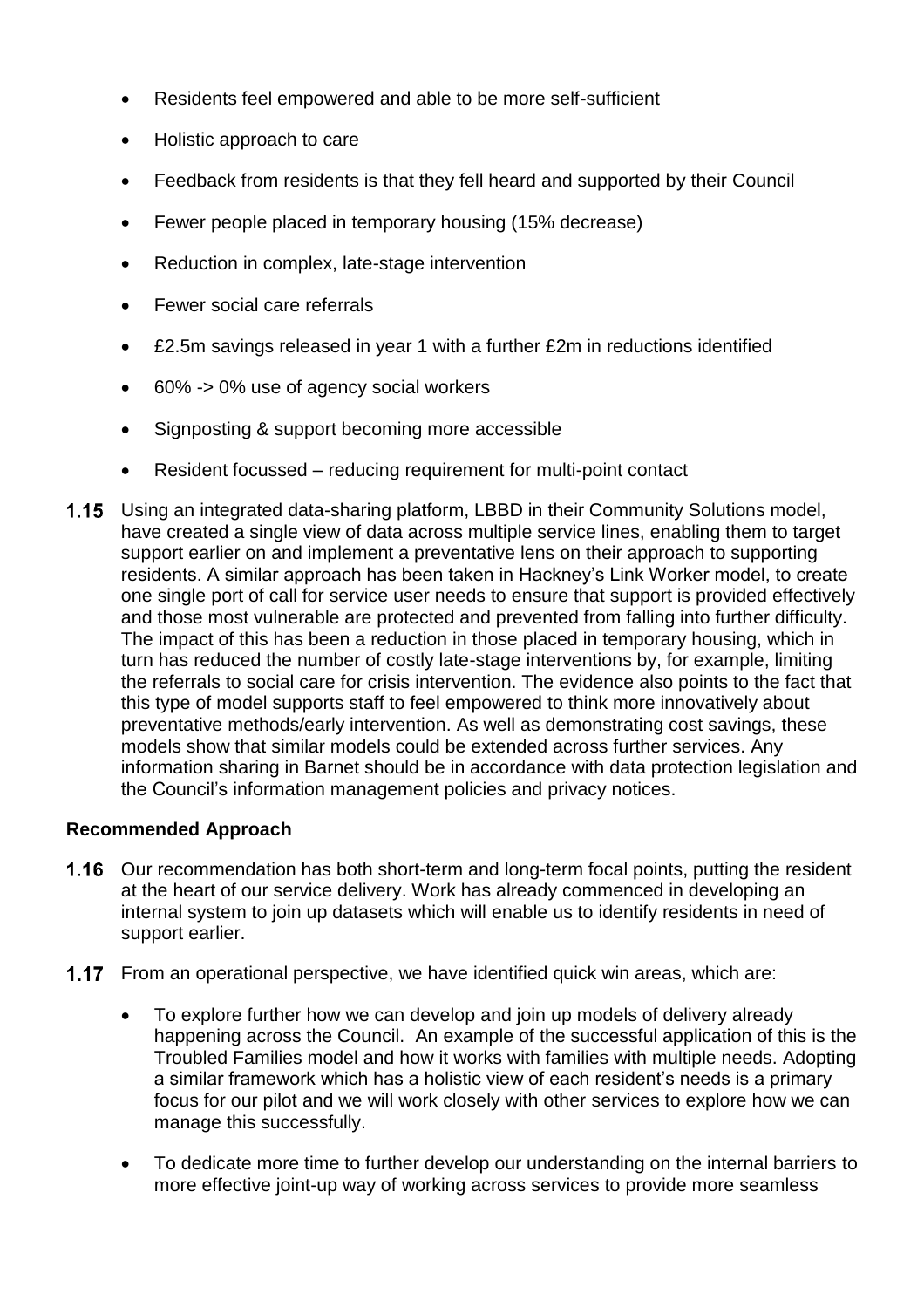support to our residents.

- To explore a potential for setting up evidence-based, co-ordinated network of welfare practitioners across the council and wider partnership (e.g. NHS settings and linked with a current social prescribing local model) who can share stories, best practice and support the council to deliver its longer-term priorities around debt and financial vulnerability.
- 1.18 Our long-term proposed work to tackling the cost-of-living crisis for residents has a threepronged approach:
- $1.19$ **Informing**- There is evidence to suggest that general awareness of benefit entitlement amongst local residents (e.g. pension credit) and its take up is low (feedback from VCFS). The Making Every Contact Count (MECC) initiative recently launched provide some specific information (see sheet on Money Help in Appendix D) however further work with employment services such as BOOST and VCFS could increase the offer on raising awareness of benefits entitlement(s) and how to make applications for claiming these. This could be supplemented by a proactive approach in supporting residents in identifying appropriate benefits and support in making claims (e.g. through advice surgeries) either delivered by the council directly or through partners and exploring potential practical actions like installing smart meters or moving to 12 months instalments for Council Tax as a default rather than 10 which could be beneficial for spreading the costs. Further work will be required to see if what (resource depending) we might consider taking forward.
- $1.20$ **Increased provision for individuals** - The council already helps individuals in crisis through the Mayor's Benevolent fund, corporate grants and the Barnet Local Welfare Assistance Fund. It is recommended to review the reach and effectiveness of these grants and establish what, if any, changes could be made, for example, either to the eligibility criteria or amount available. We would also want to explore if our current work on fuel poverty could be expanded and what to focus on. This would also link into the work of services – particularly mental health – and BOOST.
- $1.21$ **Supporting residents, communities and VCFS** - The large and active VCFS sector is a real asset in Barnet, and we do a lot of joint work with organisations to deliver services and support. A strong sector offer is a key part of our support for residents. In the last 12 months we have substantially increased our financial support to the VCFS through the Barnet Together Alliance covering capacity building to support organisations within the borough: the Food Hub and foodbanks, delivery of the Household Support Grant, Community Innovation Fund (a joint fund with NHS partners) where we have allocated over £1m to grassroot organisations to develop resilience and community capacity on topics ranging from cooking, mental health and wellbeing, to digital inclusion. The recently approved Community Participation Strategy provides a helpful framework for consistent ongoing support.
- **Targeted interventions** When considering the council's options for tackling the issues with debt and financial vulnerability, we have identified an opportunity to design and pilot a targeted intervention model for those most financially vulnerable and/or most at risk. The proposed design phase would test a model of delivery with frontline services and VCFS partners to assess feasibility before a final model is approved and piloted.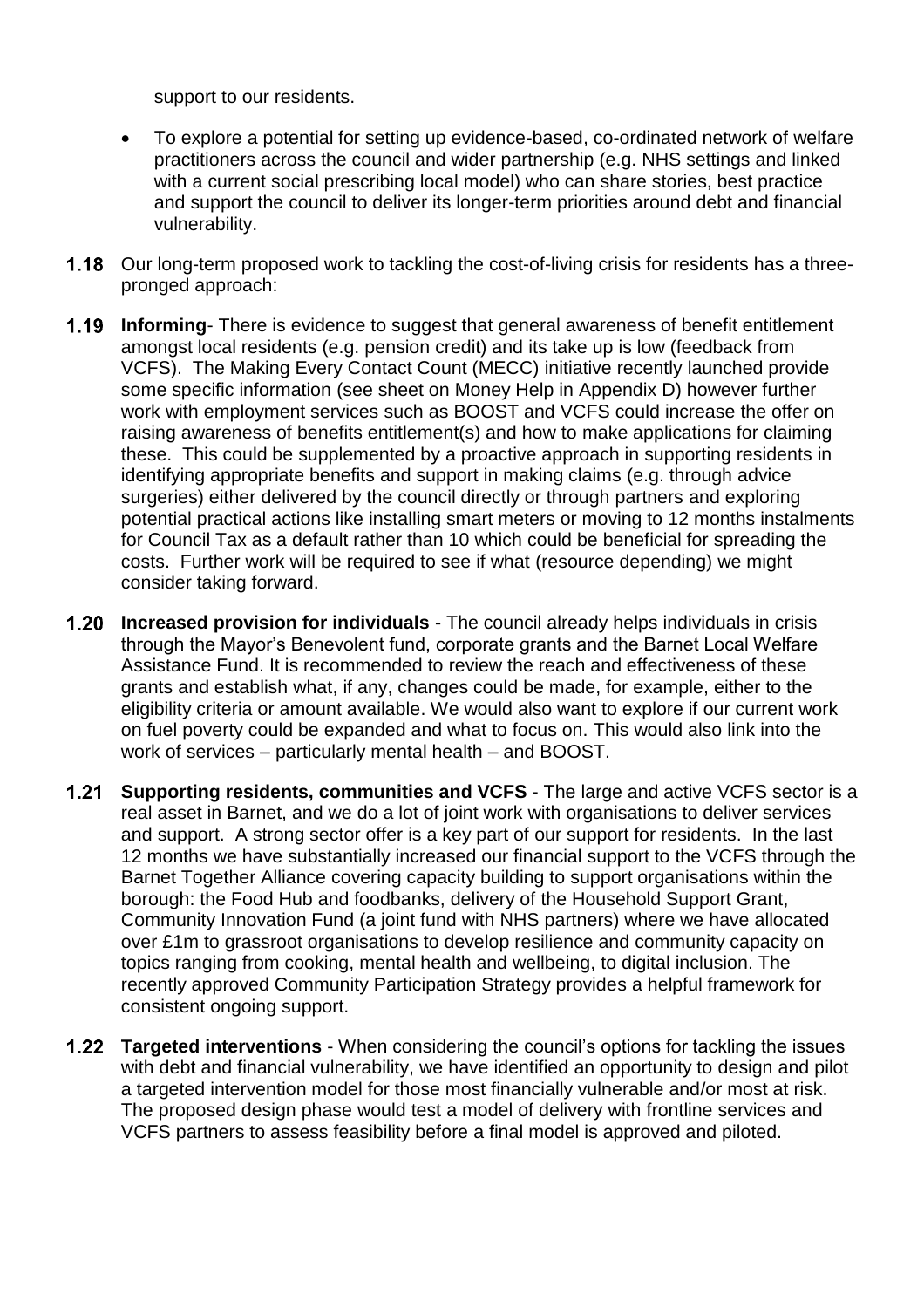- $1.23$ It is proposed to fund the design phase through the Prevention Fund. This phase will develop any recommendations in more detail, based on the evidence of best practice, good work that is already taking place locally, and will be informed by local insight as well as value for money and cost-benefit assessment. Progress of the work will be provided, via an Action Group, to the Committee on a regular basis.
- **1.24** In addition, the council is currently developing a pilot to test the effectiveness of a data lake, which will be a centralised repository design to store, process and secure large amounts of the council's data, at scale. It is intended that it will be used to support the piloting of an agreed joined-up approach – in particular, the proactive outreach to residents using the financial vulnerability dataset.

### **2. REASONS FOR RECOMMENDATIONS**

- $2.1$ The intended outcome of this work is to create an evidence-based, residents informed, joined up, targeted and accessible offer, tailored to complex needs of those most vulnerable, whilst improving efficiency and streamlining access to the existing services.
- $2.2$ The design of the offer will initially focus on addressing debt and wider vulnerabilities with an intention to review the ongoing pilot regularly, keeping it agile to suit the needs of Barnet residents in a changing landscape. It is expected to adapt and develop the offer to incorporate other services such as Community Safety Hub, as it progresses. If physical hub is deemed the most appropriate model of delivery for Barnet, consideration will be given on how the model can be incorporated into an existing premises such as libraries, community spaces etc.
- $2.3$ Lessons learnt through the design phase and a pilot will be fed back to the overall Council's approach on debt recovery. It will also support the improvement of internal communications across the Council as well as promoting better integration with wider partners to provide more holistic care packages for our most vulnerable residents.
- $2.4$ 2.4 The overall objective of this work is to improve residents outcomes such as financial wellbeing and mental health and an overall impact on the quality of life, with a specific focus on developing a bespoke approach to those most vulnerable in the borough. The data and research we have so far, suggests that some residents are being disproportionately excluded from services through poor signposting, inability to engage with the complex system due to wider vulnerabilities, including digital exclusion. Continuing with the existing offer e.g. a virtual model and varied approaches across the borough may pose a further risk of excluding the most vulnerable residents.
- $2.5$ The intended outcomes for this work are that it would primarily support not only those currently in financial hardship but also prevent those most at risk of financial vulnerability from escalating into hardship. The work would also support better debt collection from those who can pay, allowing savings to be made and reinvested into transformation of services.
- $2.6$ We aim to achieve this by:
	- Supporting collaborative council working, identifying opportunities for joined up approaches across the council, partners and VCFS, and building confidence in sharing data in a way that is secure, controlled, and compliant.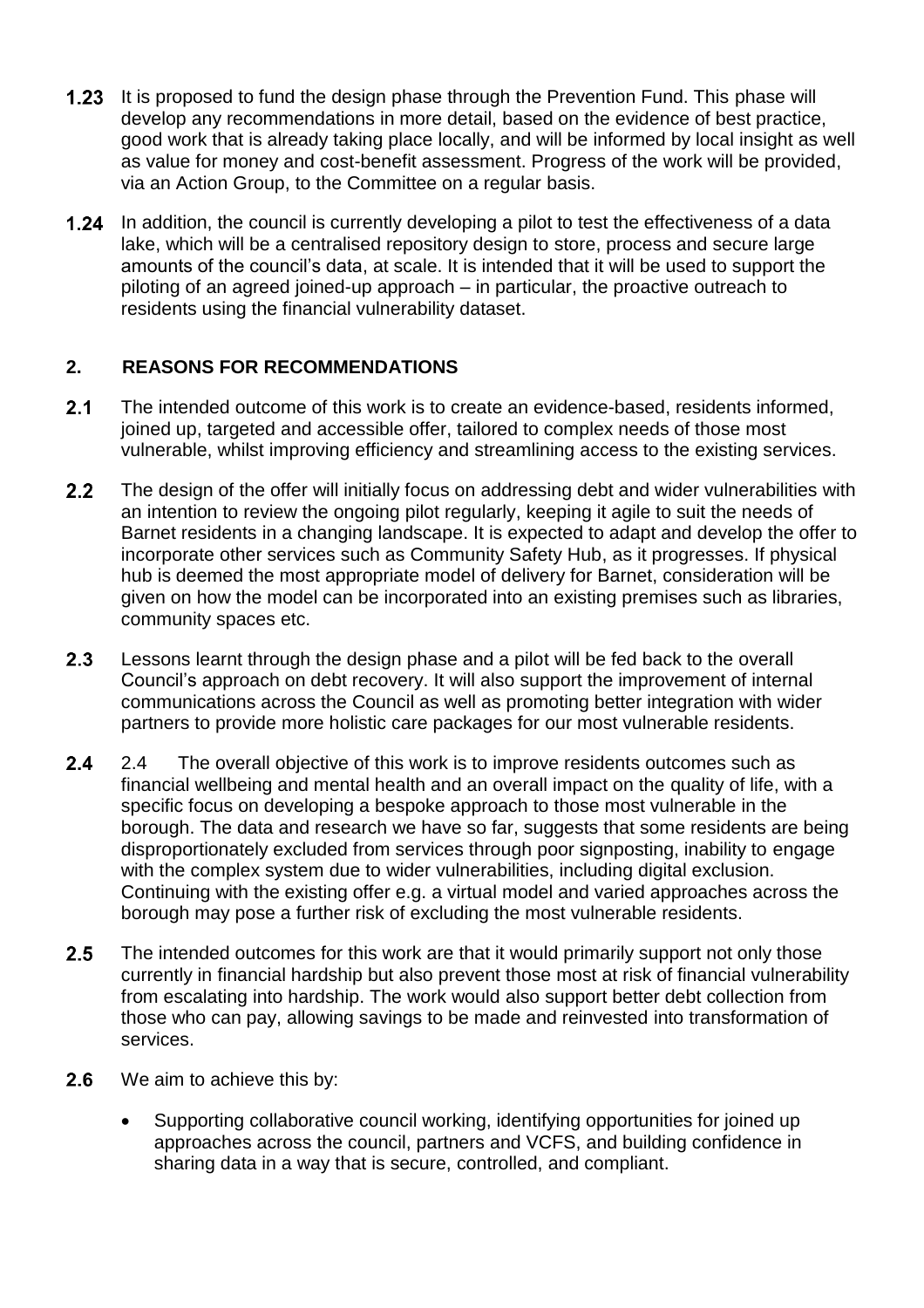- Refocusing our current approaches so that they are tailored to individuals, empathetic and proactive to supporting signposting.
- Creating an insight driven model better inform prevention strategies on the specific needs of residents as individuals.
- $2.7$ Scaling up initial findings across the Borough and solving the current debt profile of Barnet residents would impact over £30m (the total council tax arrears owed by residents pre-April 21), with the potential for savings of approx. £10m (additional council tax debt collected from those 'most able to pay') to be reinvested back into wider service offer.
- $2.8$ Data from an initial insight involving 300 households was used to estimate the impact on the whole borough. Approx. 9000 households (1/3rd of approx. 27,000 households with council tax arrears) are in need of support out of financial crisis (with the figure potentially rising as the cost-of-living rises). This is based on smaller sample-size analysis showing that approx. two thirds of 300 households analysed were deemed to have a high propensity to pay and the remainder households were deemed to be facing financial hardship (Detail is enclosed in Appendix B).
- $2.9$ Alongside the financial impact, there are much wider benefits in supporting those in debt and wider financial vulnerability, for example solving this challenge would ultimately spearhead a transformation of culture at Barnet; proactive collaboration across services and a preventive way of working, as we begin to develop a more holistic picture of resident vulnerability across council services.
- $2.10$ A Theory of Change model, (an evaluation framework enclosed in Appendix A) is currently being developed to support the measurement of the immediate and longer-term impacts expected from this work. We aim to use this model to measure our success throughout the pilot and support continuous improvement.

### **3. ALTERNATIVE OPTIONS CONSIDERED AND NOT RECOMMENDED**

 $3.1$ Do nothing – this option is not recommended as Debt and Financial Vulnerability work has identified a significant need for change the way the Council currently respond to this issue.

### **4. POST DECISION IMPLEMENTATION**

- $4.1$ Funding of £85, 000 from the Prevention Fund within Public Health Grant reserves already approved through internal governance will be used to secure resourcing for the capacity and capability needed for a design phase.
- $4.2$ Further updates on the findings emerging from a design phase and proposed model of delivery will be presented to the Committee for approval in near future. It is envisaged for the design phase to take six months.

### **5. IMPLICATIONS FOR DECISION**

 $5.1$ **Corporate Priorities and Performance**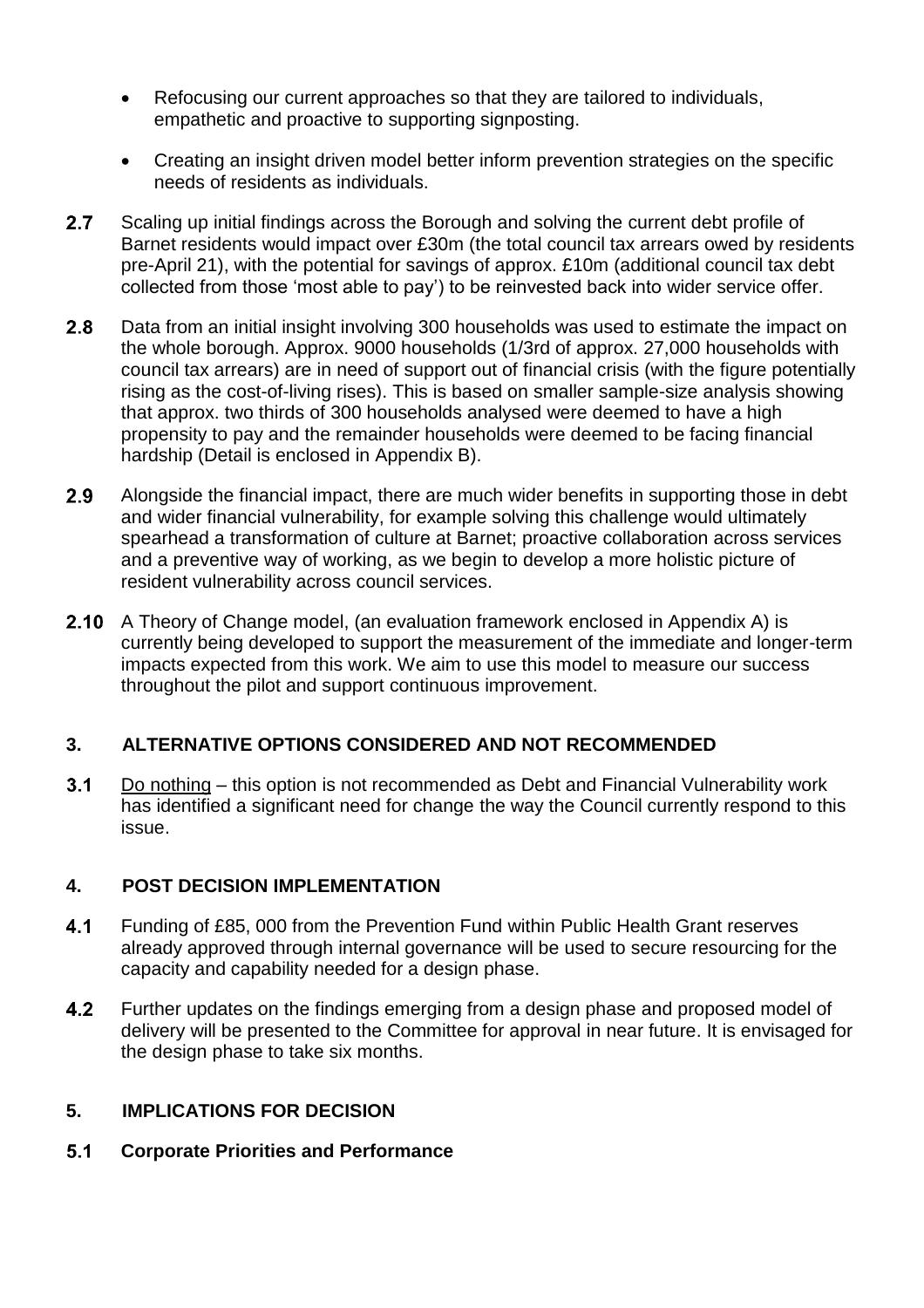- 5.1.1 This pilot is aligned to the Corporate Barnet Plan priority of adopting preventative measures to help people remain healthy, happy and independent in all aspects of life. As part of Barnet Council's mission to tackle problems before they arise, we have focussed this pilot on preventative measures by enabling proactive outreach to residents before they reach crisis point using data and insight.
- $5.2$ **Resources** (Finance & Value for Money, Procurement, Staffing, IT, Property, Sustainability)
- 5.2.1 Finance & Value for Money The council will fund the design stage of the longer-term targeted interventions from the recently established Prevention Fund, drawn from the council's Public Health Grant Reserve. The £85,000 is within the financial envelope of the fund and will therefore not place pressure on General Fund resources, nor will it place pressure on the council's Public Health Grant allocation in 2022/23.

Any further expenditure relating to supporting financial vulnerability will be contained within existing resources, or through successful external funding bids.

The ongoing costs of any pilot scheme or approved targeted intervention programme will form part of the Medium-Term Financial Strategy (MTFS) and the council's annual budget setting process.

- 5.2.2 The Prevention Fund provides 'pump-prime funding' to innovative pilot schemes operating across council services that are dedicated to testing new ways of working and transforming services with a prevention lens.
- 5.2.3 Procurement A procurement exercise will be undertaken to recruit a service design capability.
- 5.2.4 Staffing A recruitment process will be undertaken to recruit a Financial Vulnerabilities Lead to run the pilot.
- 5.2.5 IT We are currently engagement with Capita to secure IT procurement for this pilot.
- 5.2.6 Sustainability This will support our decision to make a financially sustainable and resilient Barnet, ensuring no resident is left behind as we become more sustainable.

#### $5.3$ **Legal and Constitutional References**

5.3.1 The council's Constitution, Article 7 Committees, Forums, Working Groups and Partnerships, sets out the functions of the Policy and Resources Committee:

To be responsible for:

- Strategic policy, Finance and corporate risk management including recommending: Capital and Revenue Budget; Medium Term Financial Strategy; and Corporate Plan to Full Council
- Finance including Corporate procurement, Effective use of resources, Procurement Forward Plan, Information Technology
- (2) To be responsible for those matters not specifically allocated to any other committee affecting the affairs of the Council.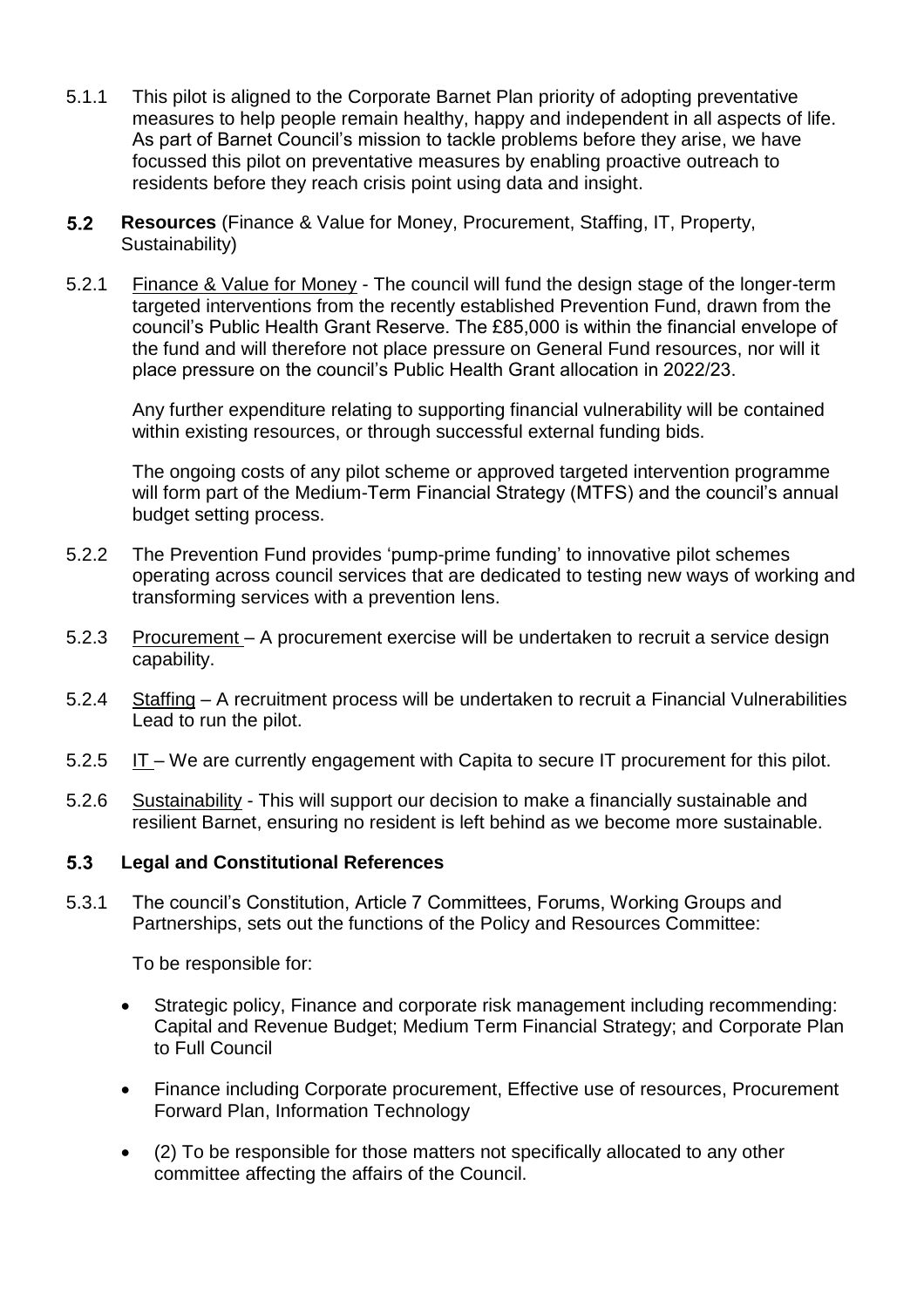- 5.3.2 The procurement process will be conducted in a transparent, fair and proportionate and non-discriminatory way in compliance with the Public Contract Regulations (PCR) 2015 and the Council's Contract Procedure Rules and tenders will be subject to evaluation in accordance with the published tender evaluation model.
- 5.3.3 HB Public Law will be instructed to advise on the tendering process and completion of the contracts for the services to be undertaken under this report.

#### $5.4$ **Insight**

5.4.1 The work to date has been led by the Insight and Intelligence Hub which has used data, research, and insight (both qualitative and quantitative) to develop the recommended approach and proposal in this paper. In addition, the proposed model of the pilot involves proactive outreach to residents most at risk using data and insight. Horizon scanning has taken place to understand how other a

#### $5.5$ **Social Value**

5.5.1 Following the option of procurement for the external service design will include a social value component.

#### $5.6$ **Risk Management**

- 5.6.1 There is a risk that if we are unable to deliver this piece of work, we will remain reactive as opposed to becoming proactive in the support that we offer our residents. We anticipate that the impact will result in an increased number of residents as the cost of living rises, resulting in many more of our residents being considered 'at risk' of financial hardship.
- 5.6.2 Another risk is that this work will not produce the intended impact to our residents. We aim to reduce this risk through several controls such as discussions, updates and reviews at the internal governance established to oversee this work thus far. This project has also engaged and been developed with other services, residents, VCFS, the Council Management Team, senior managers, and other relevant staff, since its inception to the current point to ensure that we keep how we can best support our residents at the centre of our pilot design.

#### $5.7$ **Equalities and Diversity**

- 5.7.1 Piloting a joined-up approach which is insight driven will enable the Council to operate much more proactively in identifying and reaching those most vulnerable and at risk of developing vulnerabilities. It is expected that a more holistic approach earlier will enable identification of residents who are users of multiple services due to complex needs that could benefit from early intervention.
- 5.7.2 We are aware that our current 'one size fits all' way of working means that certain parts of the borough are disproportionately impacted. Our pilot model will change our approach, putting the resident at the heart of our delivery and ensuring no resident are left behind.

#### $5.8$ **Corporate Parenting**

5.8.1 The purpose of this pilot is centred around providing a better quality of life our residents